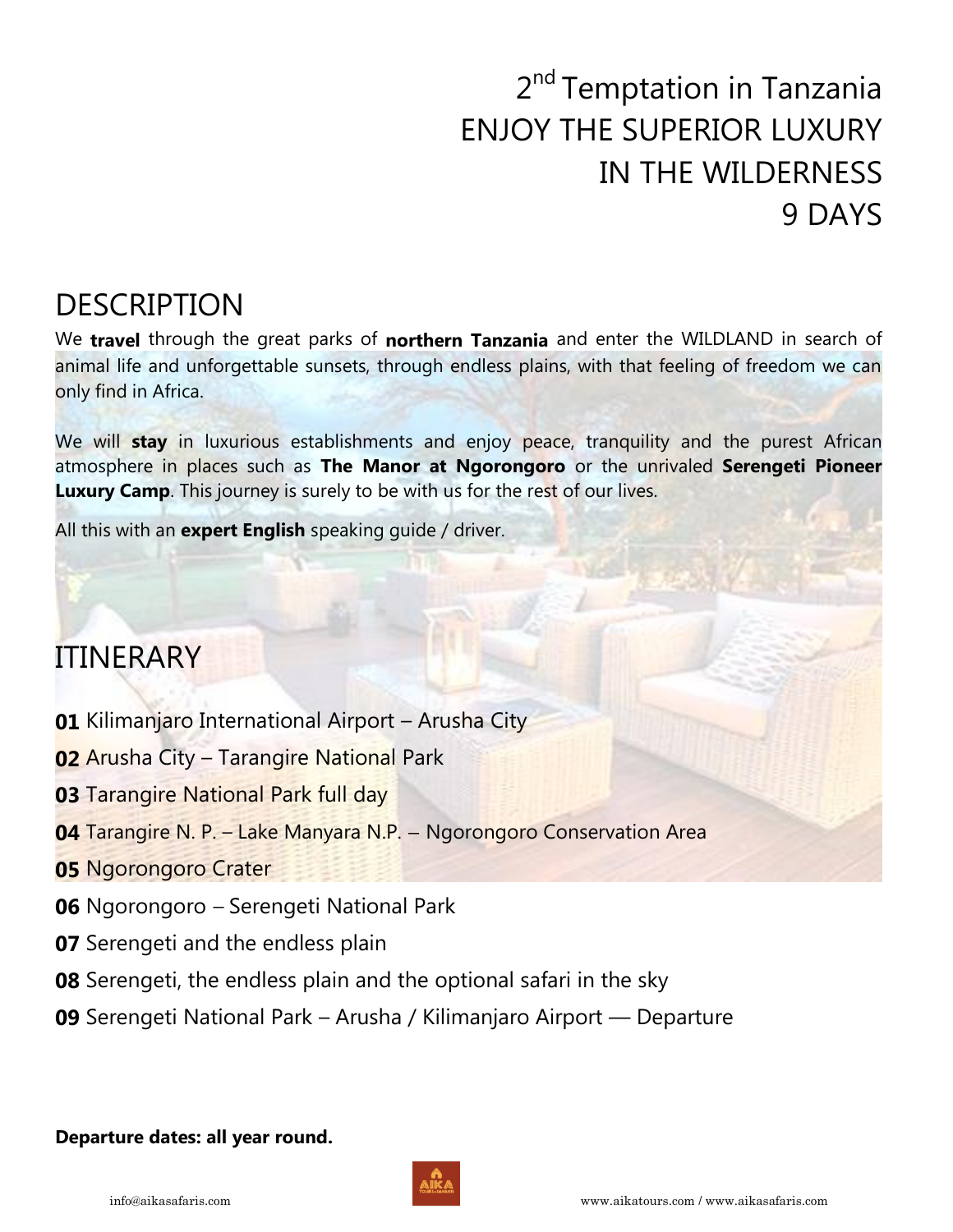## DETAILED ROUTE

**01 KILIMANJARO AIRPORT - ARUSHA CITY:** You will meet our professional safari guide and driver arrival to Kilimanjaro International

Airport. Transfer to your hotel or lodge for overnight. The next morning, you will be briefed on your safari by our representative. This is a good opportunity for any questions or concerns to be brought up.

Your stay: Your first night in Arusha will offer a half-board stay at the Arusha Coffee Lodge, "an aromatic and sensory experience". The Arusha Coffee Lodge is an oasis in the vibrant northern town of Arusha. Overpowered by the solemn presence of Mount Meru, this lodge will meet all your expectations in quality, service and location. Located in a coffee state, offers relaxation and a first encounter with Tanzanian hospitality before beginning our journey. Half-board package includes accommodation, dinner and 'a la carte' breakfast. There is no better way to start Exploring Tanzania than spending your first night in this fantastic lodge.

Arusha Coffee Lodge: <https://www.elewanacollection.com/arusha-coffee-lodge/at-a-glance>

### **02** ARUSHA CITY – TARANGIRE NATIONAL PARK : We will begin our day

enjoying the calmness of the lodge and the flora in its magnificent garden. We will meet our English-speaking quide around 9:30 am and soon, we will be on our way to Tarangire National Park, the first stop in our African adventure. There is a lot to be seen before we reach our destination though.

From our safari vehicle 4×4, we will have our first encounter with the beautiful vast landscape, splashed with Maasai huts. While relaxing in the car, we can observe the daily routines, walking long distances or herding their cattle. Our quide will proceed with the entrance at the gate and then, we will be taken to our camp to settle in Sanctuary Swala Camp. It will be time then to enjoy a hot lunch in the pleasant dining room of this excellent camp, after which, we will dive directly into our first game drive. Our safari guide will direct us while searching the great and famous colony of elephants living there. With no doubt, we will be awed by the image of the baobab trees decorating this spectacular park. This afternoon will be used to fully explore every corner of the park, looking for lions, leopards, giraffes, impalas, buffalos and many more. With the sunset, we will drive back to the lodge for a hot shower and a rest.

Your stay: Your first night in Tarangire Conservation Area will offer a full-board stay at the Sanctuary Swala Camp . The lodge is located within the National Park, a privilege area indeed within the mystic Maasai Land. Acacia trees and baobab trees will decorate the roads for you and the lodge will offer a high quality service with a pleasant smile for all guests. Full-board package includes all meals, laundry services and all beverages (alcoholic or non-alcoholic with the exception of champagne and premium brands).

Sanctuary Swala Camp: <https://www.sanctuaryretreats.com/tanzania-camps-swala>

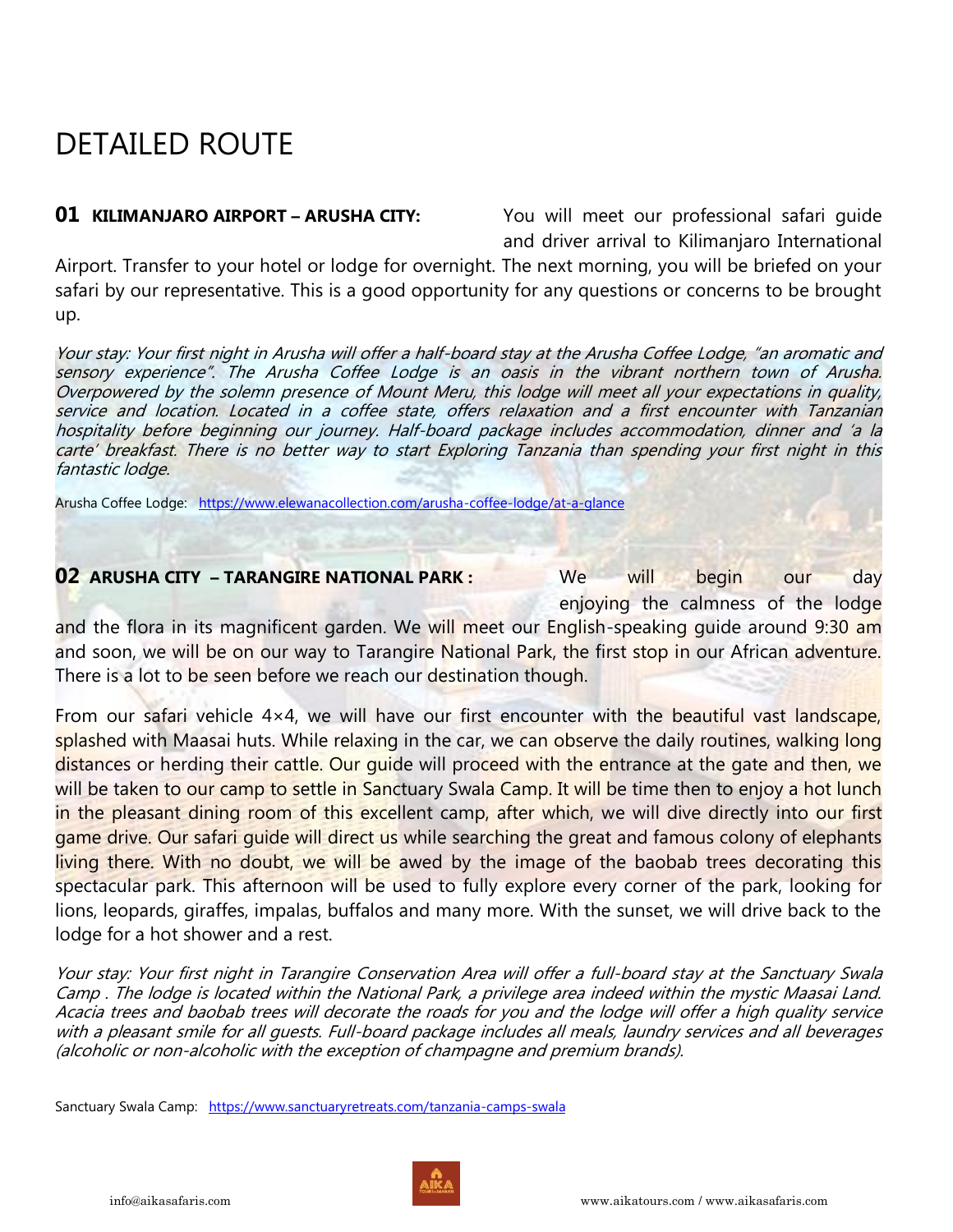**03 TARANGIRE NATIONAL PARK FULL DAY:** Our first morning safari will take place soon after breakfast. Tarangire is well-known for

large numbers of elephants, but also around 550 species of birds, migratory wildebeests, zebras, buffalos, impalas, gazelles, hartebeests, elands and much more that we will try to find for you. Tarangire rives and lagoons offer a constant source of water for wild animals, which gives us the opportunity to observe then when drinking and with luck, hunting where the game is secure. The swamps and its emerald green reaching to where your eyes can will definitely move you. At noon, we will drive back to the lodge for hot lunch. It will be up to us to decide between an afternoon game drive and relax and rest at the lodge.

Your stay: You will continue your stay at the Sanctuary Swala Camp. A second night at the lodge will give you a different experience and you can maximize your stay here. You will definitely have a real first-hand contact with Tanzanian nature while we sip a glass of wine or a cup of coffee and face the infinite wilderness in front of us. Full-board package includes all meals, laundry services and all beverages (alcoholic or non-alcoholic with the exception of champagne and premium brands).

Sanctuary Swala Camp: <https://www.sanctuaryretreats.com/tanzania-camps-swala>

### **04 TARANGIRE N.P. – LAKE MANYARA N.P. — NGORONGORO CONSERVATION AREA:**

We will drive to the Lake Manyara National Park after breakfast at the lodge that we are now leaving behind. Here, we will engage ourselves in the search for sneaky but famous tree-climbing lion. This park is also famous for the large troops of baboons, but also many elephants, zebras and many more wild animals. At noon we will leave the park and head to the massive Ngorongoro crater. We will have our hot lunch at the delightful The Manor at Ngorongoro, one of the most charming lodges in the county, followed by a free evening of leisure. This will be an experience like no other.

Your stay: Be ready to be awed because today you will spend the night at The Manor at Ngorongoro. This exquisite hotel will feel like you are back in time in the colonial age, as they state that you will "step back in time to an age of grandeur." Besides being an adorable place to rest and socialize rush free, the hotel offers you the opportunity to horse-ride in the coffee state. Enjoy your stay. A Fullboard package includes accommodation, all meals, soft drinks, beer, house wines & selected spirits, and laundry.

The Manor at Ngorongoro: <https://www.elewanacollection.com/the-manor-at-ngorongoro/at-a-glance>

**05 NGORONGORO CRATER:** After an excellent and plentiful breakfast and the sun rays ready to come along, we will descend 600m into this

magnificent crater for a half-day game drive. The Ngorongoro Crater is one of the most densely crowded African wildlife areas in the world and is home to an estimated 30,000 animals including some of Tanzania's last remaining black rhino. However, its water supply secures life for other animals, such as herds of wildebeest, zebra, buffalo, eland, warthog, hippo, and giant African elephants. The Ngorongoro Crater is also home to many predators such as jackals, leopards, lions,

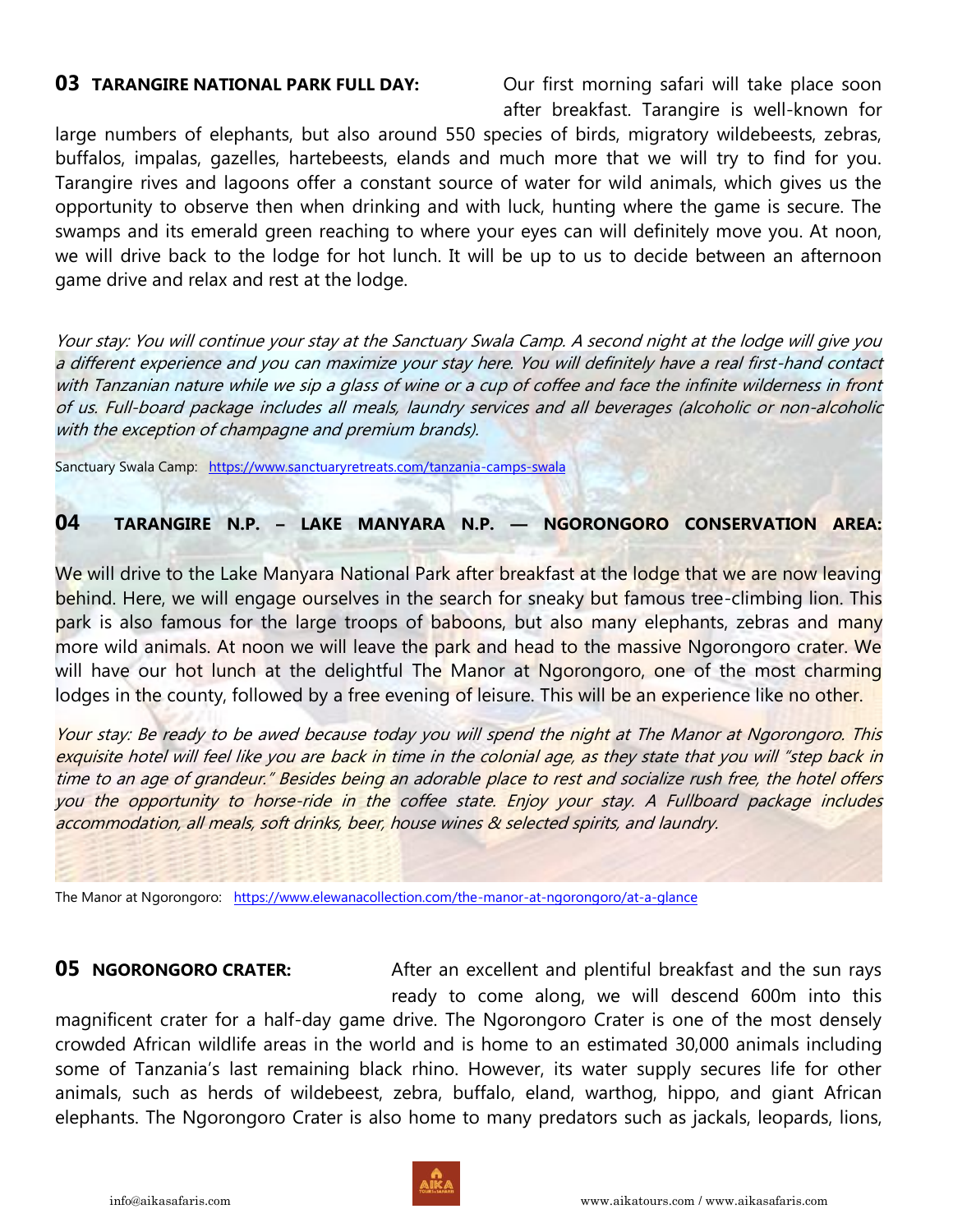the terrible hyenas, and the fast cheetahs. As usual, we will drive back to the lodge for lunch and an evening of leisure relaxing under the unforgettable African stars.

Your stay: This will be your second night at The Manor at Ngorongoro. We are convinced that you will already have a special corner in this hotel to catch up on your reading or to write a few lines to describe all you are witnessing in Africa. A Full-board package includes accommodation, all meals, soft drinks, beer, house wines & selected spirits, and laundry.

The Manor at Ngorongoro: <https://www.elewanacollection.com/the-manor-at-ngorongoro/at-a-glance>

**06 NGORONGORO – SERENGETI NATIONAL PARK:** We will be heading towards the grandiose Serengeti National Park after a pleasant breakfast. Leaving the highlands behind, we will descend into the heart of our lovely Africa – the Serengeti National Park. This is the place where your eyes will not reach the end of the plains, this is the land of the wildest animals on heart, this is the land where to photograph the most sticking and unforgettable sunsets. We will visit the area known as the Seronera and the Seronera River, a source of water that keeps animals coming all day long. We will be there waiting for them. At noon, we will drive to our camp in order to enjoy a hot lunch. Afterwards, we will go back to the bush to enjoy an evening game drive until the sunset hours around the Seronera Valley.

Your stay: Serengeti Pioneer Luxury Camp, or how they describe themselves to be, "a wondrous tented camp in the heart of the Serengeti." Truly, this tented camp has managed to take care of their environment and the service with sharp detail, making you feel like at home right in the Serengeti National Park. You will have the privileged views of the Moru Kopjes, the Lake Magadi and the Serengeti Plains. Full-board package includes accommodation, all meals, soft drinks, beer, house wines & selected spirits.

Serengeti Pioneer Luxury Camp: <https://elewanacollection.com/serengeti-pioneer-camp/at-a-glance>

**07 SERENGETI AND THE ENDLESS PLAIN:** Serengeti National Park is as large in dimensions as it is in variety and quantity of

its fauna. 'Endless' is the best word to describe this wonder. It is here where the Great Migration takes place, savvy, no time to lose. It is here where zebras lead thousands of wildebeest across the crocodile infested waters of the Mara River in order to do what their instincts tell them to do: to migrate. There, crocodiles have been waiting idle, not moving a bit. And they will cross regardless of the many that will perish because nature is nature and it must continue forward. Serengeti is the place where to drive straight forward and never see the end of the road. This can only be comparable to the experience that you will have here.

Your stay: This will be your second night at the oasis called Serengeti Pioneer Luxury Camp. You might have already found many extraordinary details that make this place unique. Our favorite is the lighting at night, truly moving. Full-board package includes accommodation, all meals, soft drinks, beer, house wines & selected spirits.

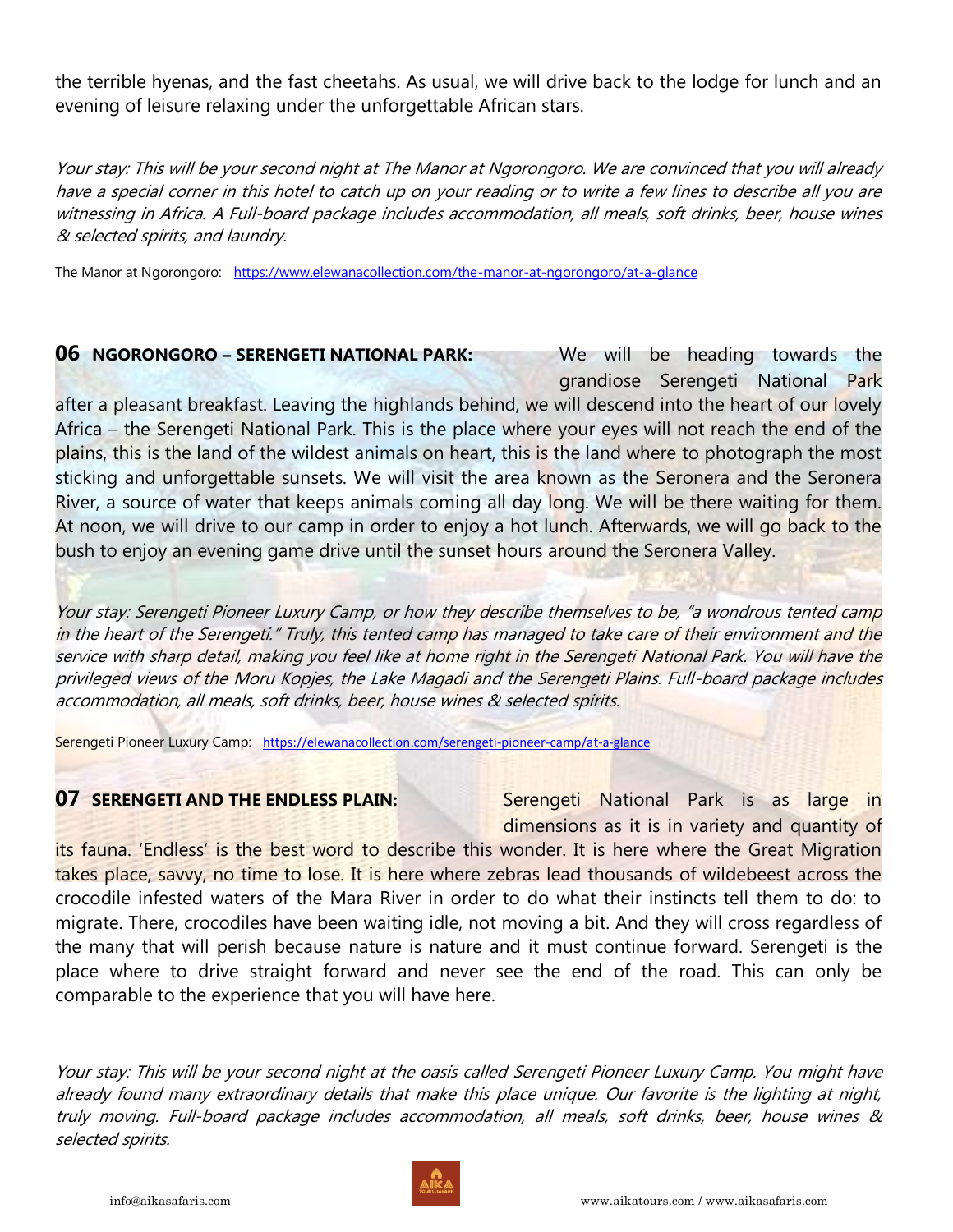### **08 SERENGETI, THE ENDLESS PLAIN AND THE OPTIONAL SAFARI IN THE SKY:** Today will offer and opportunity

like no other. You can fly! You can choose to do a safari from the sky in a hot air balloon and see the amazing Serengeti National Park from above. Can you see the zebras running wild? You can watch them and photograph them from the air…those wonderful and majestic giraffes. We can arrange the time and make it work with our tour. Our tour will offer an after breakfast game drive along the Sogore River Circuit and going back to Seronera river. We will have the opportunity to see many wild animals in Serengeti, such as cheetahs, ostriches, Thomson gazelles and with luck, lions and leopards. We will go back to the camp for lunch and go back to the bush for an afternoon game drive.

Your stay: This is your last night at the Serengeti Pioneer Luxury Camp and we are sure that you might feel like home here, looking forward to sitting at the lounge and have a long nice talk with your fellow travelers while enjoying a drink or a hot beverage and observe how the day changes into night outside and the colors tell you that the day is over. Full-board package includes accommodation, all meals, soft drinks, beer, house wines & selected spirits.

Serengeti Pioneer Luxury Camp: <https://elewanacollection.com/serengeti-pioneer-camp/at-a-glance>

## **09 SERENGETI — SERENGETI AIRSTRIP — KILIMANJARO AIRPORT — RETURN: We will enjoy our** breakfast in this fantastic lodge and will pack in order to leave at the agreed upon time. We will continue our safari

on the way to the Serengeti Airstrip, as we will be flying back to the City of Arusha in order to connect with our international flight. This flight will take around 2 hours.

Please note: luggage restriction is applicable to this flight: Standard Y Class - 15kg per person, Premium XL Class - 30kg per person for both carry-on and checked luggage. Your checked luggage needs to be soft-sided - no wheels / no spine, a duffel bag is recommended. A small purse/backpack is recommended as a carry-on, to keep your essentials handy (camera, passport, hat, medication, etc.).

Once back in Arusha, we will be driven to the Arusha Coffee Lodge for a hot lunch. We will be transferring to Kilimanjaro Airport for our flight back home. Our safari tour guide will be thanking you for your stay and wishing you a safe flight back home.

### **END OF SERVICES**

### **\*ASK FOR A FREE QUOTATION.**

**ACCOMMODATION:** ARUSHA: ARUSHA: Arusha Coffee Lodge or similar. TARANGIRE: Tarangire Treetops or similar.